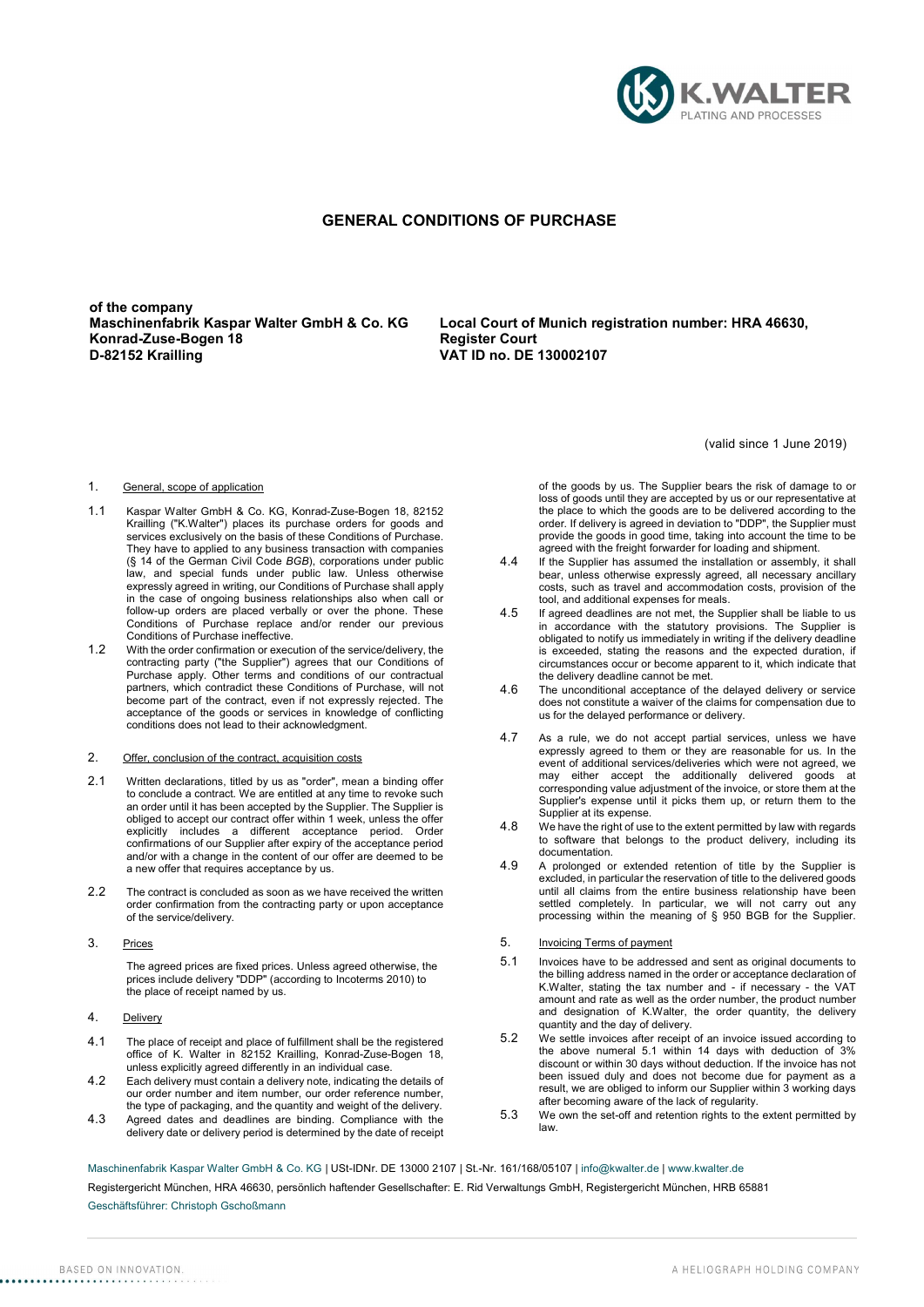

# 6. Quality, certification

- 6.1 The delivered goods must comply with the statutory provisions, relevant regulations and guidelines valid both in the state of the registered office of the Supplier and in Germany and on European level. The Supplier is obliged to inform us in writing of any restrictions on use regarding and obligations to declare the delivered goods.
- 6.2 The delivered goods must comply with the characteristics and quality requirements indicated in the documents which form the basis for the order, such as drawings, descriptions, samples and specifications, and in the order itself. The delivered goods also have to comply with the general state of the art, if such does not exist, they must comply with the generally recognized standards. If the Supplier is committed to a quality standard when concluding the contract (e.g. ISO 9001), it is obliged to maintain this with us during the existence of the business relationship and to obtain the certifications required by this standard. This also applies if the requirements of the respective quality standard change during the existence of the contractual relationship with us. The Supplier is obliged to inform us immediately if it is denied a previously existing certification.

# 7. Warranty [i.e. guarantee given under statutory law]

- 7.1 We are obliged to examine the delivered goods within a reasonable time for any obvious defects.
- 7.2 We are entitled to the statutory warranty claims / rights in full. In case of defects, we can demand subsequent delivery of the defective goods instead of rectification. After a reasonable grace period has unsuccessfully expired or if it is no longer possible to set a grace period because of special urgency, we may remedy the defect, have it carried out by a third party or otherwise obtain replacement at the Supplier's expense after having priorly notified the Supplier.
- 7.3 If the Supplier fulfills its supplementary performance obligation by way of compensation, the period of limitation for the goods delivered as replacement begins to run anew after they have been delivered, unless the Supplier has expressly reserved for the case of supplementary performance to deliver the replacement only as a matter of goodwill, to avoid disputes or in the interest of the continued existence of the business relationship.
- 7.4 If we incur costs as a result of the defective delivery of the object of the contract, in particular transport, travel, labor, installation, dismantling and material costs, the Supplier shall bear these costs.
- 7.5 Claims for defects become time-barred except in the case of malice - in 2 years. The period of limitation commences upon the delivery of the goods to us (transfer of risk).

# 8. Liability

- 8.1 If a customer or other third party asserts claims against us on the basis of product liability, the Supplier is obliged to exempt us from such claims upon first written request, if and insofar as the damage was caused or contributed to by an error of the product delivered by it. In the case of fault-based liability, however, this does not apply if the Supplier is not at fault.
- 8.2 Insofar as the cause of the damage is within the scope of responsibility of our Supplier, proof of the causality of the defect for the damage is sufficient; otherwise the Supplier shall bear the burden of proof.
- 8.3 In any case, the Supplier shall bear the costs and expenses in line with the share in the causation/fault caused by it, including the costs of any legal action or recall action; this also applies to recognizable or imminent serial defects.
- 8.4 The contracting party is obliged to cover its liability risk by means of an appropriate policy and to provide us with the appropriate coverage upon request.
- 8.5 The Supplier is liable to us even in case of simple negligence through its employees and agents.
- 8.6 Claims for damages against us of whatever kind are excluded if we, our legal representatives or vicarious agents have caused the damage by simple negligence. This disclaimer of liability does not

apply to damage resulting from injury to life, limb and health, or in the case of a breach of material contractual obligations that jeopardize the fulfillment of the purpose of the contract. However, our liability is limited to the contractually typical and foreseeable damage.

## 9. Intellectual property rights, indemnification

- 9.1 The Supplier is liable for claims that result from the culpable violation of property rights and property rights applications (property rights) in the event of contractual use of the deliverables.
- 9.2 The Supplier indemnifies us and our customers from all claims arising from the use of such property rights insofar as it is responsible for the infringement. This is not the case if the Supplier has manufactured the deliverables according to drawings, models or other equivalent descriptions or specifications provided by us and does not know or does not have to know in connection with the products developed by it that this infringes property rights.
- 9.3 The contracting parties undertake to inform each other immediately before the disclosure of the risks of injury and alleged cases of infringement, and to give themselves the opportunity to counteract<br>such claims by mutual agreement. agreement.

#### 10. Force Majeure

In the event of force majeure, such as war or dangers of war, natural disasters, transport or operational disruptions, industrial action, scarcity of raw materials, foreign exchange impediments or similar obstacles to delivery, we shall be released from our contractual obligations for the duration of their existence, in particular from the obligation to accept the goods in a timely manner. If we cannot accept the goods on time due to force majeure as well as other, unforeseen or out-of-our-influence obstacles, which affect the acceptance of the goods, the acceptance period shall be extended appropriately, without them being in default of acceptance. This also applies if these events occur at a time when we are already in default. The contracting partners are obliged to adapt their obligations to the changed circumstances in good faith. We are entitled to withdraw from the contract, in whole or in part, if the delivery and/or or service no longer exploitable by us due to the delay caused by force majeure .<br>considerations.

#### 11. Confidentiality

- 11.1 During the pre-contractual stage, during the period of the contractual relationship with us and after the termination thereof, the Supplier is obliged to refrain from
	- disclosing company and trade secrets as well as other confidential information and/or documents of ours to third parties, in any manner whatsoever and whether for consideration or free of charge; and/or
	- using this information outside of the contractual relationship with us or enabling third parties to exploit it.
- 11.2 Third parties within the meaning of numeral 11.1 are all persons who do not need to know the respective company and trade secret or the respective confidential information or document in order to perform the performance obligations existing for us. The Supplier undertakes to place all persons to whom it permissibly discloses information under these confidentiality terms.
- 11.3 Confidential information and documents withing the meaning of numeral 11.1 are those designated by us as such, unless they have already been known to the public and/or to the Supplier and this knowledge is not based on an unlawful negotiation of the contracting party or third parties.
- 11.4 The Supplier is obliged to pay a contractual penalty in the amount of €5,000.00 for each case of infringement of its obligation of confidentiality. This shall however not affect any further claim for damages as well as the claim for future fulfillment of the existing confidentiality obligation.

Maschinenfabrik Kaspar Walter GmbH & Co. KG | USt-IDNr. DE 13000 2107 | St.-Nr. 161/168/05107 | info@kwalter.de | www.kwalter.de

Registergericht München, HRA 46630, persönlich haftender Gesellschafter: E. Rid Verwaltungs GmbH, Registergericht München, HRB 65881

#### Geschäftsführer: Christoph Gschoßmann